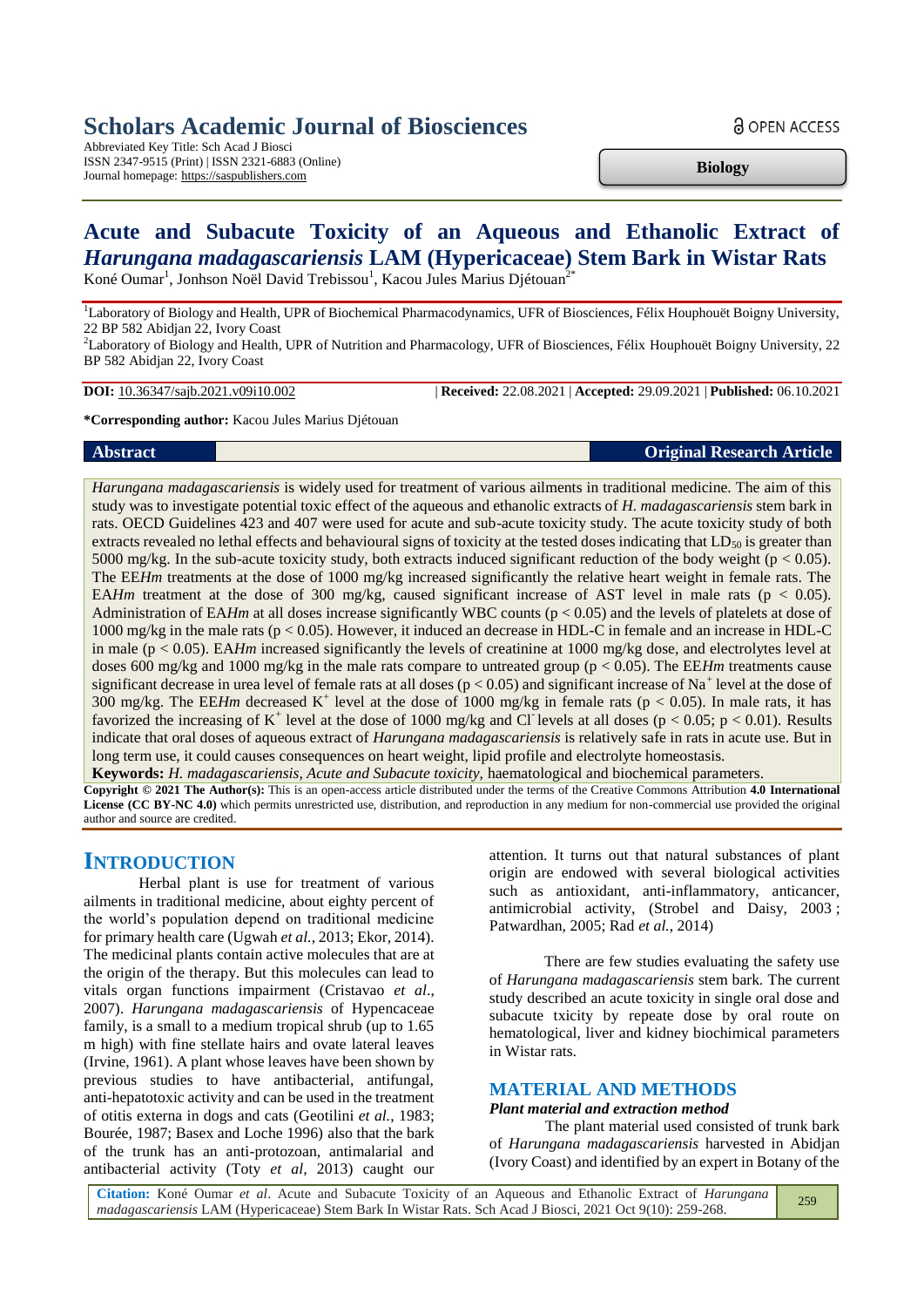*Centre National de Floristique* (UFR-Biosciences, Félix Houphouët-Boigny University, Abidjan, Côte d'Ivoire).

#### *Aqueous extract*

The stem bark of *Harungana madagascariensis*  was harvested, sorted, washed and dried at room temperature at the Microbiology Laboratory of the Higher Teacher Training School (*Ecole Normale Supérieure, ENS*) and then crushed to obtain a vegetable powder which was used to prepare the various extracts. The aqueous extract was prepared according to the following method. One hundred grams (100g) of plant powder was macerated in one litre of distilled water by homogenisation in a blender. The homogenate obtained was successively filtered twice on cotton wool and then on Whatman 3 mm filter paper. The filtrate obtained was dehydrated using a "Prolabo" type oven at a temperature of 50°C (Zirihi *et al.*, 2003)**.**

#### *Ethanolic extract*

The method of (Zirihi *et al.*, 2003) was used to obtain the various 70% hydroethanol extracts of *H. madagascariensis*. A 70% hydroethanol solution (ethanol/water 70:30) was used for the preparation of hydroethanol extracts of *H. madagascariensis* in vials. One litre of the hydroethanolic solution and 100 g of *H. madagascariensis* powder were used for this purpose. The resulting mixtures were homogenised using a magnetic stirrer for 24 hours. The homogenate obtained was successively filtered twice on cotton wool and then on Whatman 3 mm filter paper. The filtrate obtained was dehydrated using a "Prolabo" type oven at a temperature of 50°C (Zirihi *et al.*, 2003).

#### *Animals*

Rats (*Rattus norvegicus*, Muridae, L.1753) of Wistar strain were used to carry out this work. They are reproduced at the vivarium of the *Ecole Normale Supérieur* (ENS, Abidjan). The resulting litters are fed and watered *ad libitum* to reach a weight between 160 and 180 g under standard environmental conditions, temperature 25° C, with a light-dark cycle of 12 hours.

#### *Experimental design*

# *Acute oral toxicity study*

An acute and sub-acute oral toxicity studies were conducted in accordance with the Organization for Economic Co-operation and Development (OECD) Guideline 423 and 407 respectively (OECD, 2008). The five parameters of the Hippocratic screening were analyzed: conscious state, general activity ; reflexes, activities on the central nervous system and activities on the autonomic nervous system (Malone and Robichaud, 1962 ; Neyres *et al.*, 2012). The body weight were recorded for 14 days.

#### *Sub-acute oral toxicity study*

The sub-acute toxicity study was carried out according to Organisation for Economic Co-operation and Development, test guidelines 407 for testing chemicals (OECD, 2008). A total of 48 male and female Wistar rats weighing between 160 and 180 g were randomly divided into four groups ( $n = 6$  males and 6 females /group). Rats in treatment groups orally received *Harungana madagascariensis* stem bark aqueous or ethanolic extract at doses of 300, 600 and 1000 mg/kg every day. The extract was administered *per os* on a daily basis for 28 days. Rats in control groups were administrated NaCl 0.9 % (vehicle).

During the experimental period, the body weights of all groups were measured twice a week.

#### *Hematological, biochemical analyzer and histopathological examination*

At the end of the treatment period, all rats fasted all night (12h). Blood samples are collected for measurement of hematological parameters (EDTA-2K coated tubes) and biochemical (dry tubes). Hematological analyses were performed using an automated hematological analyzer (MYDRAY BC 30S). The following parameters such as red blood cell (RBC), hemoglobin (HGB), Hematocrit, white blood cell (WBC) and platelet counts (PQT) were determined. Blood samples were collected and centrifuged at 3000 rpm for 10 minutes. Serum samples were removed, kept in Eppendorf tubes and stored at -20°C. Serums were further analysed using Semi-automatic biochemical analyzer (spectrophotometer Rayto RT-9200) to determine the level of alanine amino transferase (ALT), aspartate amino transferase (AST), triglycerides (TG), total cholesterol (TC) and cholesterol HDL. After euthanasia, the rats were sacrificed and the organs were removed for autopsy, measurement of organ weight.

#### *Statistical analysis*

The values are expressed as mean  $\pm$  standard error of mean of six experiment (Mean  $\pm$ . SEM). GraphPad Prism 7 software, (Microsoft, San Diego California, USA) is used for statistical analysis of data and graphical representations. The statistical significance of the data has been determined using one way Analyse of Variance (ANOVA) and post hoc Turkey test. The level of significant was taken as  $p <$ 0.05.

### **RESULTS**

## *Acute toxicity study*

Aqueous or ethanolic extract of *H. madagascariensis* at a dose of 1000 ; 2000 and 4000 mg/kg oral treatment with only dose induced no abnormal signs of toxicity in behavioral patterns and mortality in treated group compare to control (Table 1 and 2). In addition, produced no significant body weight and relative organs weight variation in treated group compare to control  $(P > 0.05$ ; Figure 1 A - B).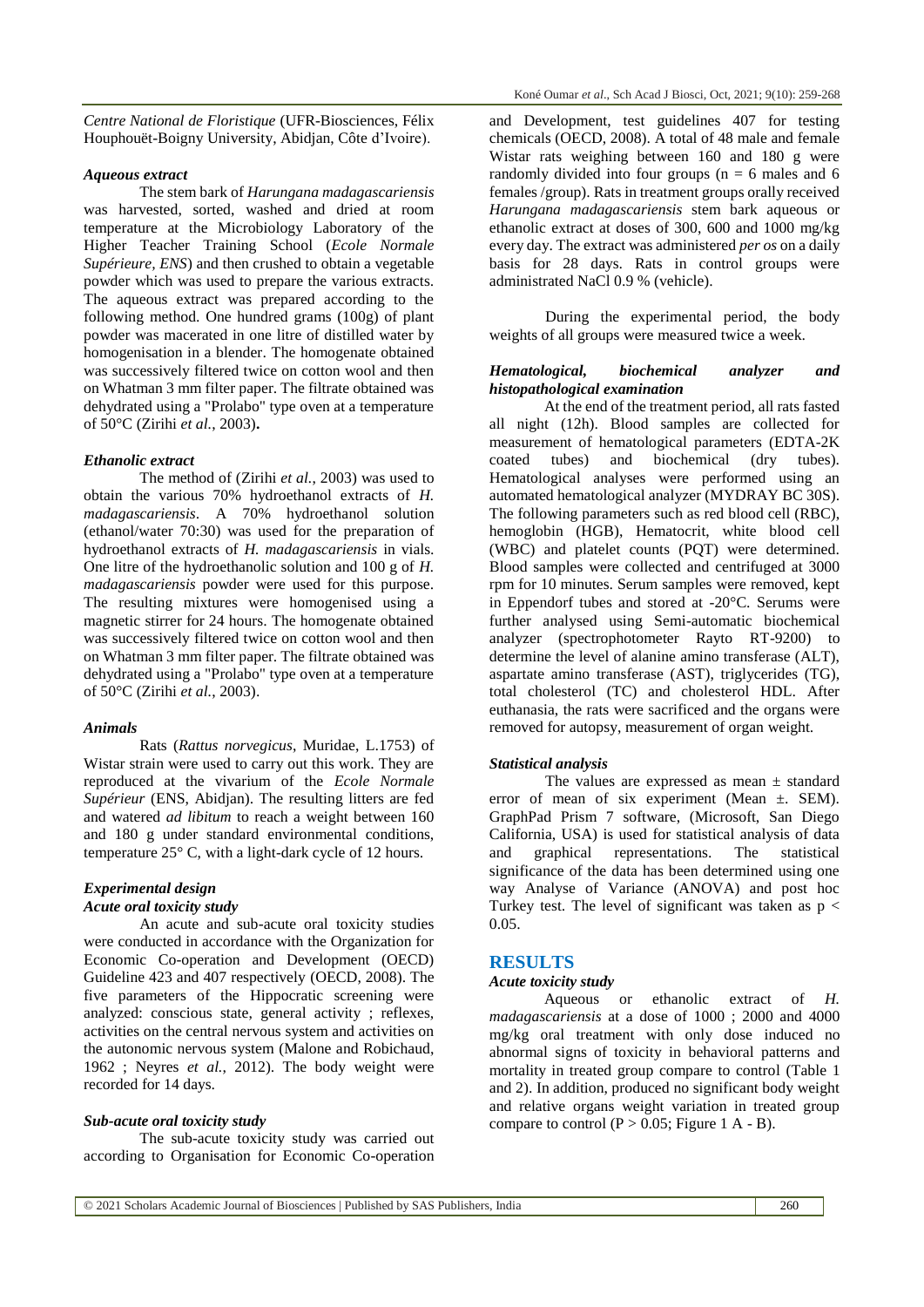| <b>Observed clinical signs</b>  |                 |                  |                 |                 |                 |                  |  |
|---------------------------------|-----------------|------------------|-----------------|-----------------|-----------------|------------------|--|
| <b>Observation</b><br>durations | Doses $(mg/kg)$ | <b>Isolation</b> | <b>Vomiting</b> | <b>Diarrhea</b> | <b>Bleeding</b> | <b>Mortality</b> |  |
|                                 | <b>Control</b>  | N <sub>O</sub>   | N <sub>O</sub>  | N <sub>O</sub>  | N <sub>O</sub>  | N <sub>O</sub>   |  |
| 30 min to                       | 1000            | N <sub>O</sub>   | $N_{O}$         | N <sub>O</sub>  | N <sub>O</sub>  | N <sub>O</sub>   |  |
| 1 hour                          | 2000            | N <sub>O</sub>   | No              | N <sub>O</sub>  | N <sub>O</sub>  | N <sub>O</sub>   |  |
|                                 | 4000            | N <sub>O</sub>   | N <sub>O</sub>  | N <sub>O</sub>  | N <sub>O</sub>  | N <sub>O</sub>   |  |
|                                 | <b>Control</b>  | No               | No              | N <sub>O</sub>  | N <sub>O</sub>  | N <sub>O</sub>   |  |
| 24 hours                        | 1000            | N <sub>O</sub>   | No              | No              | No              | N <sub>O</sub>   |  |
|                                 | 2000            | N <sub>O</sub>   | No              | N <sub>O</sub>  | N <sub>O</sub>  | N <sub>O</sub>   |  |
|                                 | 4000            | N <sub>O</sub>   | N <sub>O</sub>  | N <sub>O</sub>  | N <sub>O</sub>  | N <sub>O</sub>   |  |
|                                 | <b>Control</b>  | N <sub>O</sub>   | $N_{O}$         | N <sub>O</sub>  | N <sub>O</sub>  | N <sub>O</sub>   |  |
|                                 | 1000            | N <sub>O</sub>   | No              | N <sub>O</sub>  | N <sub>O</sub>  | N <sub>O</sub>   |  |
| 14 days                         | 2000            | N <sub>O</sub>   | No              | N <sub>O</sub>  | N <sub>O</sub>  | N <sub>O</sub>   |  |
|                                 | 4000            | N <sub>O</sub>   | N <sub>O</sub>  | N <sub>O</sub>  | N <sub>O</sub>  | N <sub>O</sub>   |  |

**Table 1: Behavioural and clinical effects of aqueous extract of** *Harungana madagascariensis* **stem bark in experimental rats**

*No: Absence of clinical signs assessed*

**Table 2: Behavioural and clinical effects of ethanolic extract of** *Harungana madagascariensis* **stem bark in experimental rats**

|                    |                 | <b>Observed clinical signs</b> |                 |                 |                 |                  |
|--------------------|-----------------|--------------------------------|-----------------|-----------------|-----------------|------------------|
| <b>Observation</b> | Doses $(mg/kg)$ | <b>Isolation</b>               | <b>Vomiting</b> | <b>Diarrhea</b> | <b>Bleeding</b> | <b>Mortality</b> |
| durations          |                 |                                |                 |                 |                 |                  |
|                    | Control         | No                             | No              | No              | $N_{O}$         | No               |
| 30 min to          | 1000            | No                             | No              | No              | No              | No               |
| 1 hour             | 2000            | No                             | No              | No              | No              | No               |
|                    | 4000            | N <sub>O</sub>                 | $N_{O}$         | N <sub>O</sub>  | $N_{O}$         | N <sub>O</sub>   |
|                    | Control         | N <sub>O</sub>                 | No              | N <sub>O</sub>  | $N_{O}$         | No               |
| 24 hours           | 1000            | No                             | No              | No              | No              | No               |
|                    | 2000            | N <sub>O</sub>                 | $N_{O}$         | N <sub>O</sub>  | $N_{O}$         | N <sub>O</sub>   |
|                    | 4000            | N <sub>O</sub>                 | No              | N <sub>O</sub>  | $N_{O}$         | N <sub>O</sub>   |
|                    | Control         | No                             | No              | No              | N <sub>O</sub>  | No               |
|                    | 1000            | N <sub>O</sub>                 | $N_{O}$         | No              | $N_{O}$         | N <sub>O</sub>   |
| 14 days            | 2000            | N <sub>O</sub>                 | No              | N <sub>O</sub>  | $N_{O}$         | N <sub>O</sub>   |
|                    | 4000            | No                             | No              | No              | No              | No               |

*No: Absence of clinical signs assessed*



**Figure 1: Changes in the body weights in females rat adminstered** *H. madagascariensis* **stem bark aqueous (a) or ethanolic (b) extract in the acute toxicity study.** *Values are expressed as mean ± SEM, n = 6. (p > 0.05 ; as compared to the control group)*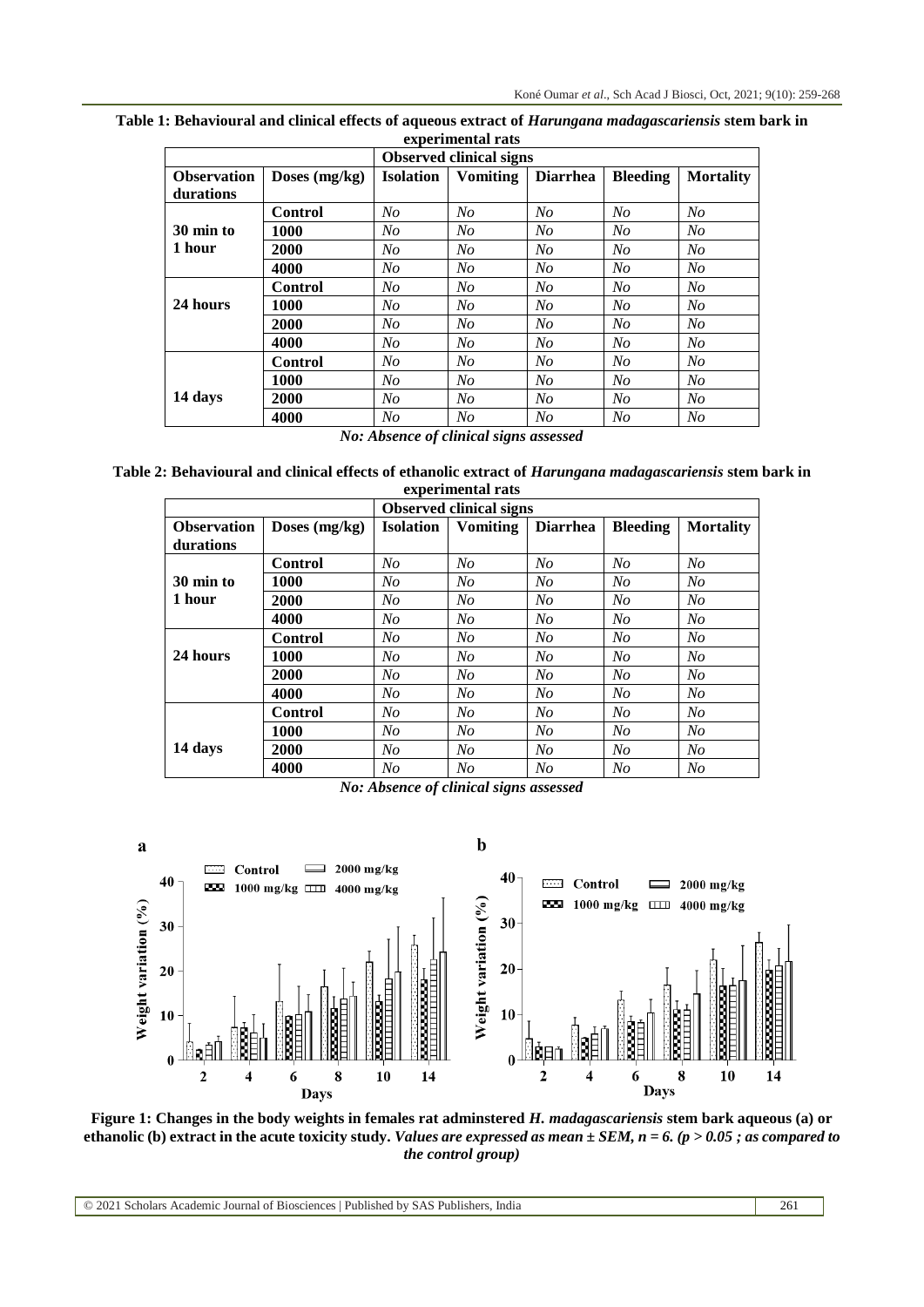#### *Sub-acute toxicity study Body weight of rats*

The aqueous extract of *H. madagascariensis* at a dose of 300 mg/kg decreased significantly the body weight of the treated male rats for 28 days ( $p < 0.05$ ). Indeed, as summarized in Figure 3, the body weight of the rats decreased relatively during the study when compared with the control groups. However, treatments at the doses of 300 at 1000 mg/kg cause significant

change in the body weight not dose dependent maner of female rats for 28 days ( $p < 0.05$ ).

*H. madagascariensis* ethanolic extract at a doses of 600 and 1000 mg/kg decreased the body weight of the treated male rats for 28 days when compared with the control groups ( $p < 0.05$ ). The female rats treated with extract at a doses of 300; 600 and 1000 mg/kg don't showed weight gain throughout the entire experimental period. The increase of body was the similar in treated and control groups ( $p > 0.05$ ; Figure 3).



**Figure 2: Changes in the body weights in males (a-b) and females (c-d) rat treated with aqueous extract of** *H. madagascariensis* **stem bark in the subacute toxicity study. Values are expressed as mean ± SEM, n=6. (\*p < 0,05 ; compared to the control group)**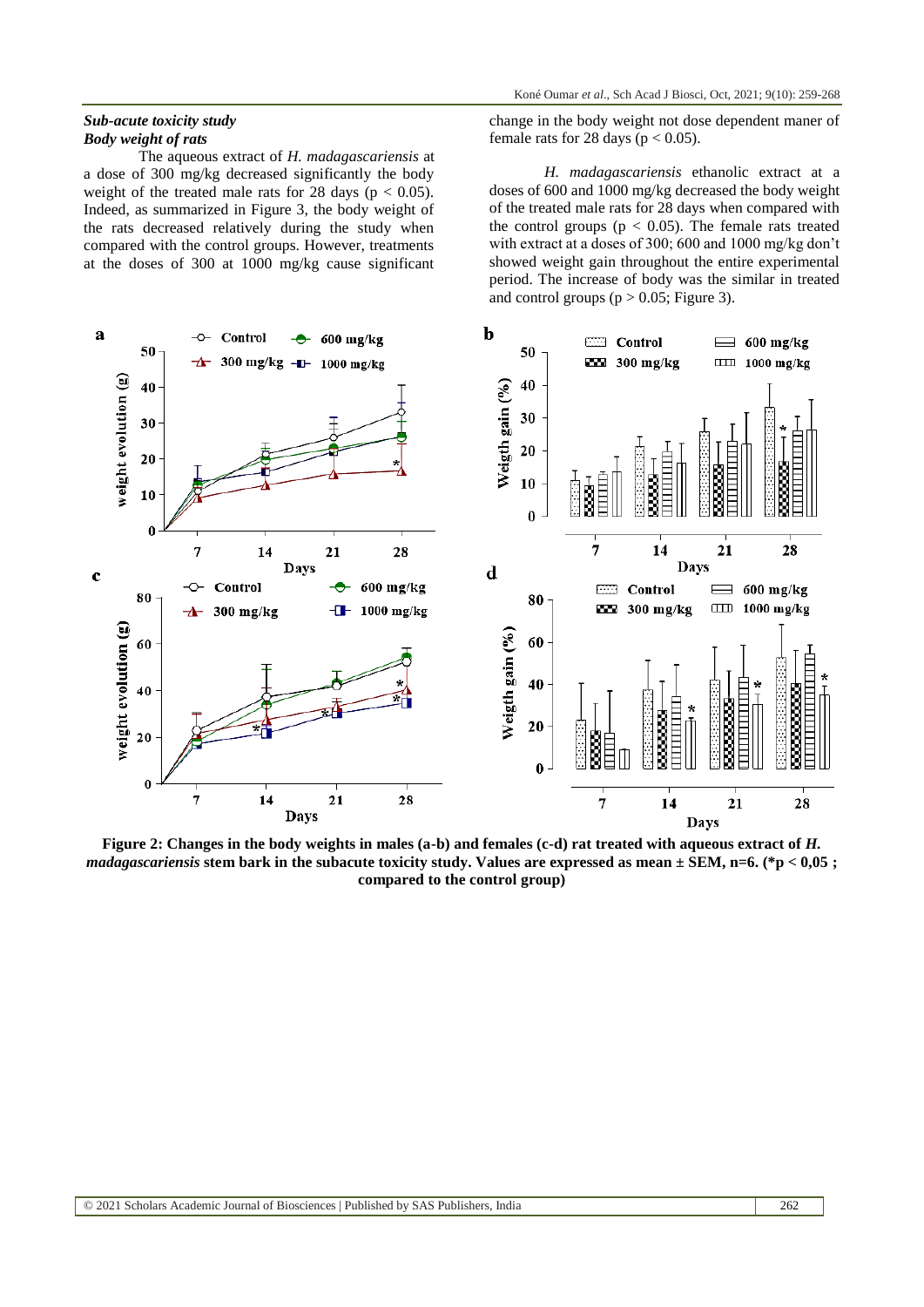

**Figure 3: Changes in the body weights in males (a-b) and females (c-d) rat treated with ethanolic extract of** *H***.** *madagascariensis* **stem bark in the subacute toxicity study. Values are expressed as mean ± SEM, n=6. (\* p < 0,05 ; compared to the control group)**

#### *Relative organ weights*

Data related to relative organ weights for both male and female rats treated with aqueous extract of *H. madagascariensis* are summarized in Table 3 and 4. Similarly, gross examination of internal organs of both the control and treated groups including, heart, liver, and kidneys, did not reveal any abnormal findings related to

the administration of the extract ( $p > 0.05$ ). However, ethanolic extract of *H. madagascariensis* treatments at the doses of 1000 mg/kg cause significant increase in relative heart weight of female rats for 28 days ( $p <$ 0.05). The mean absolute weights of the heart were 0.40  $\pm$  0.02 and 0.53  $\pm$  0.03 g/100 g body weight respectively in control group and female rats treated.

**Table 3: Relative organs weight of female and male rats (g/100 g body weight) after 28 days of treatment with aqueous extract of** *H. madagascariensis* **stem bark in the subacute toxicity study**

|        | <b>Groups</b>       | Heart           | Kidney          | Liver           | Lung            |
|--------|---------------------|-----------------|-----------------|-----------------|-----------------|
| Female | Control             | $0.40 \pm 0.02$ | $0.58 \pm 0.03$ | $3.56 \pm 0.21$ | $0.85 \pm 0.04$ |
|        | $EEHm_{300}$        | $0.40 \pm 0.01$ | $0.59 \pm 0.03$ | $3.92 \pm 0.19$ | $0.95 \pm 0.07$ |
|        | $EEHm_{600}$        | $0.38 \pm 0.03$ | $0.59 \pm 0.04$ | $3.83 \pm 0.39$ | $1.06 \pm 0.07$ |
|        | $EEHm_{1000}$       | $0.45 \pm 0.03$ | $0.61 \pm 0.03$ | $3.59 \pm 0.15$ | $0.88 \pm 0.07$ |
| Male   | Control             | $0.31 \pm 0.02$ | $0.52 \pm 0.05$ | $3.81 \pm 0.28$ | $0.86 \pm 0.06$ |
|        | EEHm <sub>300</sub> | $0.39 \pm 0.03$ | $0.67 \pm 0.11$ | $4.37 \pm 0.43$ | $1.05 \pm 0.17$ |
|        | $EEHm_{600}$        | $0.40 \pm 0.03$ | $0.61 \pm 0.05$ | $4.56 \pm 0.36$ | $0.91 \pm 0.16$ |
|        | $EEHm_{1000}$       | $0.41 \pm 0.01$ | $0.62 \pm 0.03$ | $4.09 \pm 0.15$ | $0.81 \pm 0.05$ |

*Each value represents the mean*  $\pm$  *Standard deviation ; (n = 6); values are statistically no different from control at () p > 0.05. One way analysis of variance (ANOVA) and Tukey-Kramer multiple comparisons test*.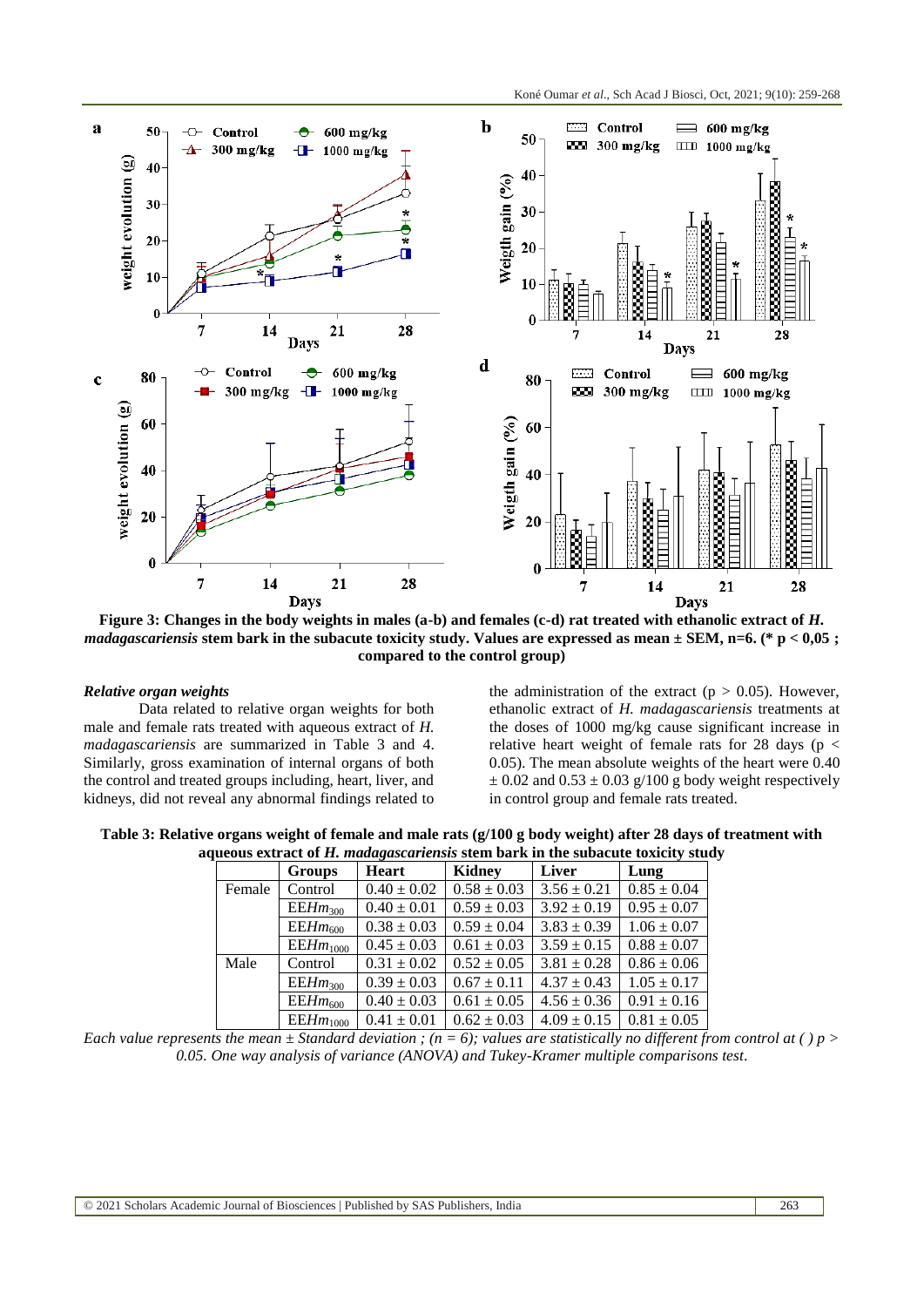|        | ianone extract of 11. maaagascarichsis stem bark in the subacute toxicity sta |                  |                 |                 |                 |  |  |  |  |
|--------|-------------------------------------------------------------------------------|------------------|-----------------|-----------------|-----------------|--|--|--|--|
|        | <b>Groups</b>                                                                 | <b>Heart</b>     | Kidney          | <b>Liver</b>    | Lung            |  |  |  |  |
| Female | Témoin                                                                        | $0.40 \pm 0.02$  | $0.58 \pm 0.03$ | $3.56 \pm 0.21$ | $0.85 \pm 0.04$ |  |  |  |  |
|        | $EEHm_{300}$                                                                  | $0.41 \pm 0.01$  | $0.53 \pm 0.02$ | $3.20 \pm 0.01$ | $0.75 \pm 0.03$ |  |  |  |  |
|        | $EEHm_{600}$                                                                  | $0.41 \pm 0.03$  | $0.63 \pm 0.01$ | $3.61 \pm 0.16$ | $1.02 \pm 0.09$ |  |  |  |  |
|        | $EEHm_{1000}$                                                                 | $0.53 \pm 0.03*$ | $0.53 \pm 0.02$ | $3.17 \pm 0.05$ | $1.00 \pm 0.06$ |  |  |  |  |
| Male   | Témoin                                                                        | $0.31 \pm 0.02$  | $0.52 \pm 0.05$ | $3.81 \pm 0.28$ | $0.86 \pm 0.06$ |  |  |  |  |
|        | $EEHm_{300}$                                                                  | $0.34 \pm 0.00$  | $0.58 \pm 0.06$ | $4.36 \pm 0.15$ | $1.01 \pm 0.01$ |  |  |  |  |
|        | $EEHm_{600}$                                                                  | $0.35 \pm 0.01$  | $0.55 \pm 0.02$ | $3.98 \pm 0.38$ | $0.97 \pm 0.09$ |  |  |  |  |
|        | $EEHm_{1000}$                                                                 | $0.42 \pm 0.01$  | $0.61 \pm 0.06$ | $4.13 \pm 0.26$ | $0.86 \pm 0.04$ |  |  |  |  |

**Table 4: Relative organs weight of female and male rats (g/100 g body weight) after 28 days of treatment with ethanolic extract of** *H. madagascariensis* **stem bark in the subacute toxicity study**

*Each value represents the mean ± Standard deviation ; (n = 6); values are statistically different or not from control at \*p < 0.05 or( ) p > 0.05 ; One way analysis of variance (ANOVA) and Tukey-Kramer multiple comparisons test*.

# *Biochemistry analysis*

### *Liver parameters and lipid profile*

Tables 5 and 6 summarize the levels or activities of liver parameters and lipid profile in female and male rats.

Administration of the aqueous extract of *H. madagascariensis* at 300, 600 and 1000 mg/kg doses, has non significant effect on levels of ALT, AST, TG, TC, and HDL-C in female groups of rats compared to the control groups ( $p > 0.05$ ; Table 5). Hovewer, this treatment at the dose of 300 mg/kg, caused significant increase of AST level of  $230 \pm 11$  to  $379 \pm 24$  UI/L in

male rats compared to the control groups ( $p < 0.05$  Table 5).

Daily oral sub-acute treatment with *H. madagascariensis* ethanolic extract at 300, 600 and 1000 mg/kg doses, caused any significant effect on ALT, AST, TG and TC levels in both sex of rats compared to thoses of the control groups ( $p > 0.05$ ; Table 6). However, the extract induced an decrease in HDL-C in female (of  $0.27 \pm 0.02$  to  $0.18 \pm 0.01$  g/L) and an increase in HDL-C in male (of  $0.20 \pm 0.02$  to  $0.29 \pm 0.02$  g/L) rats from 1000 mg/kg ( $p < 0.05$ ;  $p < 0.01$  Table 6).

**Table 5 : Biochimical liver parameters and lipid profile of female and male rats after 28 days of treatment with aqueous extract of** *H. madagascariensis* **stem bark in the subacute toxicity study**

|             | <b>Groups</b>        | <u>waarono enin wee of the helice of the control of the control of the second of the second theory of the control</u><br><b>ALAT</b> | <b>ASAT</b>   | <b>T. CHOL</b>  | <b>C-HDL</b>    | TG              |
|-------------|----------------------|--------------------------------------------------------------------------------------------------------------------------------------|---------------|-----------------|-----------------|-----------------|
|             |                      | (UI/L)                                                                                                                               | (UIL)         | (g/L)           | (g/L)           | (g/L)           |
| Female      | Control              | $42.33 \pm 4.70$                                                                                                                     | $223 \pm 7$   | $0.51 \pm 0.04$ | $0.28 \pm 0.05$ | $0.82 \pm 0.16$ |
|             | EAHm <sub>300</sub>  | $44.67 \pm 2.19$                                                                                                                     | $239 \pm 16$  | $0.44 \pm 0.04$ | $0.28 \pm 0.04$ | $0.78 \pm 0.12$ |
|             | $EAHm_{600}$         | $40.67 \pm 4.26$                                                                                                                     | $219 \pm 33$  | $0.39 \pm 0.04$ | $0.27 \pm 0.07$ | $0.71 \pm 0.07$ |
|             | EAHm <sub>1000</sub> | $53.33 \pm 6.36$                                                                                                                     | $263 \pm 28$  | $0.47 \pm 0.04$ | $0.24 \pm 0.05$ | $0.69 \pm 0.07$ |
| <b>Male</b> | Témoin               | $46.67 \pm 5.46$                                                                                                                     | $230 \pm 11$  | $0.44 \pm 0.07$ | $0.20 \pm 0.02$ | $0.76 \pm 0.02$ |
|             | EAHm <sub>300</sub>  | $58.33 \pm 7.00$                                                                                                                     | $379 \pm 24*$ | $0.49 \pm 0.06$ | $0.27 \pm 0.04$ | $0.59 \pm 0.08$ |
|             | $EAHm_{600}$         | $29.00 \pm 4.73$                                                                                                                     | $237 \pm 22$  | $0.57 \pm 0.05$ | $0.29 \pm 0.05$ | $0.50 \pm 0.09$ |
|             | EAHm <sub>1000</sub> | $39.67 \pm 4.10$                                                                                                                     | $241 \pm 38$  | $0.57 \pm 0.05$ | $0.31 \pm 0.02$ | $0.52 \pm 0.05$ |

*Each value represents the mean ± Standard deviation; (n = 6); values are statistically different or not from control at \*p < 0.05 or( ) p > 0.05 ; One way analysis of variance (ANOVA) and Tukey-Kramer multiple comparisons test*.

| Table 6: Biochimical liver parameters and lipid profile of female and male rats after 28 days of treatment with |  |
|-----------------------------------------------------------------------------------------------------------------|--|
| ethanolic extract of H, madagascariensis stem bark in the subacute toxicity study                               |  |

|             | Groups        | <b>ALAT</b>      | <b>ASAT (UI/L)</b> | <b>T. CHOL</b>  | <b>C-HDL</b>       | TG              |
|-------------|---------------|------------------|--------------------|-----------------|--------------------|-----------------|
|             |               | (UI/L)           |                    | (g/L)           | (g/L)              | (g/L)           |
| Female      | Control       | $42.33 \pm 4.70$ | $223 \pm 7$        | $0.51 \pm 0.04$ | $0.28 \pm 0.05$    | $0.82 \pm 0.16$ |
|             | $EEHm_{300}$  | $32.33 \pm 7.31$ | $190 \pm 12$       | $0.46 \pm 0.03$ | $0.27 \pm 0.02$    | $0.75 \pm 0.01$ |
|             | $EEHm_{600}$  | $41.00 \pm 2.08$ | $223 \pm 9$        | $0.47 \pm 0.01$ | $0.26 \pm 0.01$    | $0.72 \pm 0.06$ |
|             | $EEHm_{1000}$ | $35.33 \pm 2.03$ | $204 \pm 12$       | $0.44 \pm 0.05$ | $0.18 \pm 0.01$ ** | $0.64 \pm 0.09$ |
| <b>Male</b> | Témoin        | $46.67 \pm 5.46$ | $230 \pm 11$       | $0.44 \pm 0.07$ | $0.20 \pm 0.02$    | $0.76 \pm 0.02$ |
|             | $EEHm_{300}$  | $26.00 \pm 5.03$ | $163 \pm 20$       | $0.40 \pm 0.04$ | $0.21 \pm 0.01$    | $0.45 \pm 0.12$ |
|             | $EEHm_{600}$  | $34.67 \pm 6.01$ | $210 \pm 34$       | $0.47 \pm 0.09$ | $0.25 \pm 0.01$    | $0.52 \pm 0.06$ |
|             | $EEHm_{1000}$ | $52.00 \pm 9.24$ | $282 \pm 30$       | $0.57 \pm 0.05$ | $0.29 \pm 0.02*$   | $0.88 \pm 0.05$ |

*Each value represents the mean ± Standard deviation ; (n = 6); values are statistically different or not from control at \*p < 0.05 or( ) p > 0.05 ; One way analysis of variance (ANOVA) and Tukey-Kramer multiple comparisons test*.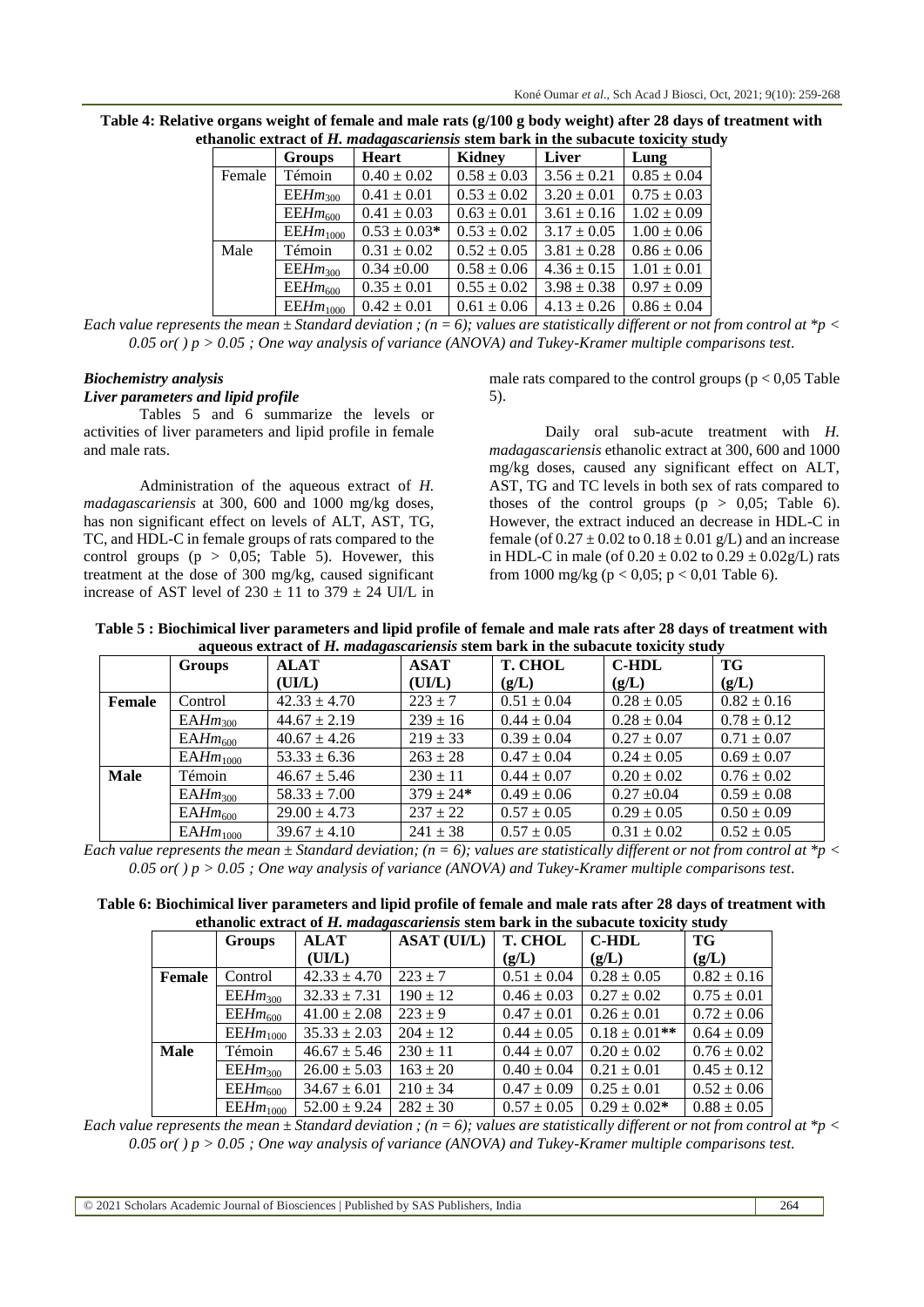#### *Renal parameters and electrolytes level*

Tables 7 and 8 summarize the levels or activities of renal parameters and electrolytes level in female and male rats.

Daily oral treatment with aqueous extract of *H. madagascariensis* stem bark at 300, 600 and 1000 mg/kg doses, for 28 days has non significant effect on renal parameters (urea and creatinine) and, electrolytes (Na<sup>+</sup>,  $K^+$  and Cl<sup>-</sup>) level in female rats compare to untreated group ( $p > 0.05$ ; Table 7). However, this treatment increased significantly the levels of creatinine at 1000 mg/kg dose, and electrolytes (Na**<sup>+</sup>** and Cl**-** ) level at doses 600 mg/kg and 1000 mg/L in the male rats compare to untreated group ( $p < 0.05$ ; Table 7).

Ethanolic extract of *H. madagascariensis* treatments at the doses of 300, 600 and 1000 mg/kg cause significant decrease in urea level of female rats for 28 days ( $p < 0.05$ ; Table 8). The mean of this parameters were  $0.38 \pm 0.04$ ,  $0.26 \pm 0.01$ ,  $0.25 \pm 0.03$  and  $0.19 \pm 0.03$ 0.01 g/L respectively in control group and, 300, 600 and 1000 mg/kg treated rats ( $p < 0.05$ ;). This treatments, did not affected the urea level of male rats, and creatinine levels in female and male for 28 days ( $p > 0.05$ ). However, ethanolic extract cause significant increase of Na<sup>+</sup> level (139  $\pm$  1.20 mEq/L vs 145  $\pm$  0.88 mEq/L) at the dose of 300 mg/kg and decreased K<sup>+</sup> level  $(5.33 \pm 0.19)$ mEq/L vs  $4.80 \pm 0.06$  mEq/L) at the dose of 1000 mg/kg in female rats for 28 days ( $p < 0.05$ ; Table 8).

In male treated rats, *H. madagascariensis* ethanolic extract has favorized the increasing of K**<sup>+</sup>**level at the dose of 1000 mg/kg and Cl<sup>-</sup> levels at doses of 300, 600 and 1000 mg/kg treated rats ( $p < 0.05$ ;  $p <$ 0.01; Table 8).

| Table 7: Biochimical renal parameters and electrolytes levels of female and male rats after 28 days of treatment |
|------------------------------------------------------------------------------------------------------------------|
| with aqueous extract of H. madagascariensis stem bark in the subacute toxicity study                             |

|             | <b>Groups</b>       | <b>Urea</b>     | Creatinine $(mg/L)$ | $Na+$            | $K^+$           | CI                  |
|-------------|---------------------|-----------------|---------------------|------------------|-----------------|---------------------|
|             |                     | (g/L)           |                     | (mEq/L)          | (mEq/L)         | (mEq/L)             |
| Female      | Control             | $0.38 \pm 0.04$ | $4.00 \pm 0.57$     | $139 \pm 1.20$   | $5.33 \pm 0.19$ | $98.7 \pm 0.33$     |
|             | EAHm <sub>300</sub> | $0.39 \pm 0.01$ | $4.67 \pm 0.67$     | $142 \pm 3.71$   | $4.63 \pm 0.22$ | $104.0 \pm 2.08$    |
|             | $EAHm_{600}$        | $0.42 \pm 0.06$ | $4.33 \pm 0.33$     | $140 \pm 2.52$   | $4.87 \pm 0.24$ | $102.3 \pm 3.33$    |
|             | $EAHm_{1000}$       | $0.46 \pm 0.03$ | $6.00 \pm 0.57$     | $140 \pm 1.00$   | $5.10 \pm 0.40$ | $103.0 \pm 1.73$    |
| <b>Male</b> | Témoin              | $0.37 \pm 0.04$ | $3.00 \pm 0.57$     | $138 \pm 1.16$   | $5.13 \pm 0.45$ | $99.0 \pm 0.67$     |
|             | EAHm <sub>300</sub> | $0.33 \pm 0.06$ | $4.00 \pm 0.57$     | $137 \pm 0.67$   | $4.47 \pm 0.35$ | $99.33 \pm 0.67$    |
|             | $EAHm_{600}$        | $0.43 \pm 0.02$ | $5.00 \pm 0.57$     | $148 \pm 1.00*$  | $4.40 \pm 0.31$ | $107.7 \pm 1.20$ ** |
|             | $EAHm_{1000}$       | $0.46 \pm 0.11$ | $6.67 \pm 0.67*$    | $147 \pm 3.18^*$ | $5.73 \pm 0.15$ | $104.3 \pm 1.20^*$  |

*Each value represents the mean ± Standard deviation; (n = 6); values are statistically different or not from control at \*p < 0.05 or( ) p > 0.05 ; One way analysis of variance (ANOVA) and Tukey-Kramer multiple comparisons test*.

| Table 8: Biochimical renal parameters and electrolytes levels of female and male rats after 28 days of treatment |  |
|------------------------------------------------------------------------------------------------------------------|--|
| with ethanolic extract of H. madagascariensis stem bark in the subacute toxicity study                           |  |

|        | Groups              | <b>Urea</b>      | Creatinine $(mg/L)$ | $Na+$             | $K^+$            | CF                 |
|--------|---------------------|------------------|---------------------|-------------------|------------------|--------------------|
|        |                     | (g/L)            |                     | (mmol/L)          | (mmol/L)         | (mmol/L)           |
| Female | Control             | $0.38 \pm 0.04$  | $4.00 \pm 0.57$     | $139 \pm 1.20$    | $5.33 \pm 0.19$  | $98.7 \pm 0.33$    |
|        | EEHm <sub>300</sub> | $0.26 \pm 0.01*$ | $4.33 \pm 0.33$     | $145 \pm 0.88$ ** | $5.00 \pm 0.12$  | $103.3 \pm 1.45$   |
|        | $EEHm_{600}$        | $0.25 \pm 0.03*$ | $3.67 \pm 0.33$     | $141 \pm 0.57$    | $4.90 \pm 0.06$  | $101.3 \pm 0.88$   |
|        | $EEHm_{1000}$       | $0.19 \pm 0.01*$ | $3.00 \pm 0.57$     | $140 \pm 0.88$    | $4.80 \pm 0.06*$ | $102.0 \pm 1.15$   |
| Male   | Témoin              | $0.37 \pm 0.04$  | $3.00 \pm 0.57$     | $138 \pm 1.16$    | $5.13 \pm 0.45$  | $99.0 \pm 0.67$    |
|        | EEHm <sub>300</sub> | $0.33 \pm 0.06$  | $2.67 \pm 0.33$     | $145 \pm 2.08$    | $4.63 \pm 0.09$  | $105.3 \pm 1.20^*$ |
|        | $EEHm_{600}$        | $0.25 \pm 0.02$  | $3.67 \pm 0.33$     | $146 \pm 4.04$    | $5.77 \pm 0.18$  | $106.3 \pm 1.20**$ |
|        | $EEHm_{1000}$       | $0.29 \pm 0.04$  | $4.00 \pm 0.00$     | $142 \pm 1.20$    | $6.37 \pm 0.09*$ | $105.0 \pm 1.00*$  |

*Each value represents the mean ± Standard deviation; (n = 6); values are statistically different or not from control at \*p < 0.05 or( ) p > 0.05 ; One way analysis of variance (ANOVA) and Tukey-Kramer multiple comparisons test*.

#### *Hematological study*

The effect of aqueous and ethanolic *H. madagascariensis* extracts on hematological indices was examined at the end of treatment (Table 9; Table 10).

Treatment for 28 days has non significant effect on WBC, RBC, platelet count, hemoglobin and hematocrit in female treated rats ( $p > 0.05$ ; Table 9). Administration of aqueous extract of *H. madagascariensis* increase WBC counts only in male

rats compare to untreated group ( $p < 0.05$ ; Table 9). The WBC counts means are  $6.67 \pm 1.24$ ;  $10.60 \pm 0.35$ ;  $10.80$  $\pm$  0.21 ; 11.32  $\pm$  1.06 (x 10/mm<sup>3</sup>) respectively for control group and treated rats at doses of 300, 600 and 1000 mg/kg

Furthermore, treatment with ethanolic extract increased significantly the levels of platelets of 1013  $\pm$ 10 to 1361  $\pm$  122 (x 10<sup>3</sup> cells/mm<sup>3</sup>) at dose of 1000 mg/kg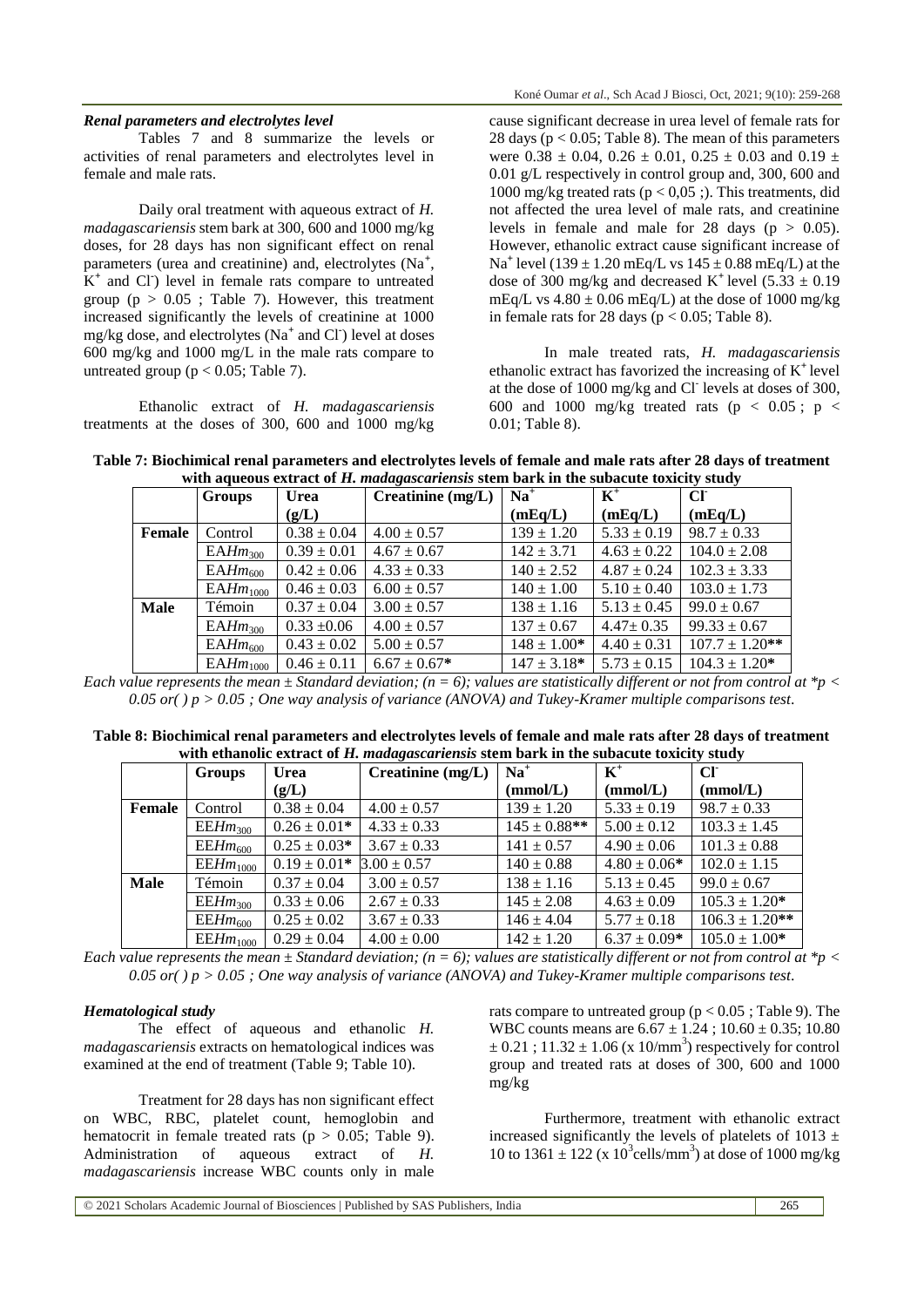in the male rats compare to untreated group  $(p < 0.05;$  Table 10).

| <i>maagusturiensis</i> stein val K in the subacute toxicity study |               |                 |                   |                  |                                 |                  |  |  |
|-------------------------------------------------------------------|---------------|-----------------|-------------------|------------------|---------------------------------|------------------|--|--|
|                                                                   | Groups        | <b>RBC</b>      | <b>WBC</b>        | Hematocrit       | <b>Platelets</b>                | Hemoglobin       |  |  |
|                                                                   |               | $(10/mm^3)$     | $(10/mm^3)$       | $\frac{9}{6}$    | $(10^3$ cells/mm <sup>3</sup> ) | (g/dL)           |  |  |
| Female                                                            | Control       | $7.47 \pm 0.26$ | $9.77 \pm 2.46$   | $40.70 \pm 1.29$ | $805 \pm 79$                    | $13.00 \pm 0.45$ |  |  |
|                                                                   | $EEHm_{300}$  | $7.39 \pm 0.25$ | $10.66 \pm 1.84$  | $39.83 \pm 1.34$ | $871 \pm 86$                    | $12.90 \pm 0.36$ |  |  |
|                                                                   | $EEHm_{600}$  | $6.70 \pm 0.81$ | $9.60 \pm 1.59$   | $38.27 \pm 2.47$ | $842 \pm 104$                   | $11.96 \pm 0.94$ |  |  |
|                                                                   | $EEHm_{1000}$ | $7.52 \pm 0.25$ | $10.32 \pm 1.67$  | $40.73 \pm 1.64$ | $928 \pm 37$                    | $13.00 \pm 0.50$ |  |  |
| Male                                                              | Control       | $7.35 \pm 0.43$ | $6.67 \pm 1.24$   | $39.97 \pm 2.01$ | $1013 \pm 10$                   | $12.47 \pm 0.53$ |  |  |
|                                                                   | $EEHm_{300}$  | $7.06 \pm 0.28$ | $10.60 \pm 0.35*$ | $38.20 \pm 2.41$ | $1130 \pm 137$                  | $12.17 \pm 0.60$ |  |  |
|                                                                   | $EEHm_{600}$  | $6.91 \pm 0.38$ | $10.80 \pm 0.21*$ | $39.37 \pm 2.41$ | $1031 \pm 41$                   | $13.17 \pm 0.64$ |  |  |
|                                                                   | $EEHm_{1000}$ | $7.96 \pm 0.15$ | $11.32 \pm 1.06*$ | $43.23 \pm 0.53$ | $1271 \pm 95$                   | $13.67 \pm 0.07$ |  |  |

**Table 9: Hematological parameters of female and male rats after 28 days of treatment with aqueous extract of** *H. madagascariensis* **stem bark in the subacute toxicity study**

*Each value represents the mean ± Standard deviation ; (n = 6); values are statistically different or not from control at \*p < 0.05 or( ) p > 0.05 ; One way analysis of variance (ANOVA) and Tukey-Kramer multiple comparisons test*.

| Table 10: Hematological parameters of female and male rats after 28 days of treatment with ethanolic extract of H. |
|--------------------------------------------------------------------------------------------------------------------|
| <i>madagascariensis</i> stem bark in the subacute toxicity study                                                   |

|        | Groups        | <b>RBC</b>      | <b>WBC</b>       | <b>Hematocrit</b> | <b>Platelets</b>                | Hemoglobin       |
|--------|---------------|-----------------|------------------|-------------------|---------------------------------|------------------|
|        |               | $(10/mm^3)$     | $(10/mm^3)$      | (%)               | $(10^3$ cells/mm <sup>3</sup> ) | (g/dL)           |
| Female | Control       | $7.47 \pm 0.26$ | $9.77 \pm 2.46$  | $40.70 \pm 1.29$  | $805 \pm 79$                    | $13.00 \pm 0.45$ |
|        | $EEHm_{300}$  | $7.79 \pm 0.10$ | $11.97 \pm 1.50$ | $41.27 \pm 0.43$  | $962 \pm 32$                    | $13.10 \pm 0.06$ |
|        | $EEHm_{600}$  | $6.93 \pm 0.13$ | $11.45 \pm 0.37$ | $35.67 \pm 2.39$  | $848 \pm 144$                   | $11.40 \pm 0.61$ |
|        | $EEHm_{1000}$ | $7.36 \pm 0.37$ | $10.97 \pm 1.26$ | $41.00 \pm 1.21$  | $858 \pm 6$                     | $13.17 \pm 0.44$ |
| Male   | Control       | $7.35 \pm 0.43$ | $6.67 \pm 1.24$  | $39.97 \pm 2.01$  | $1013 \pm 10$                   | $12.47 \pm 0.53$ |
|        | $EEHm_{300}$  | $7.40 \pm 0.15$ | $6.38 \pm 0.54$  | $39.47 \pm 0.47$  | $1006 \pm 61$                   | $12.43 \pm 0.12$ |
|        | $EEHm_{600}$  | $7.16 \pm 0.04$ | $8.00 \pm 0.57$  | $40.20 \pm 0.47$  | $997 \pm 41$                    | $12.47 \pm 0.12$ |
|        | $EEHm_{1000}$ | $7.85 \pm 0.09$ | $7.02 \pm 1.19$  | $42.50 \pm 0.23$  | $1361 \pm 122*$                 | $13.57 \pm 0.23$ |

*Each value represents the mean ± Standard deviation; (n = 6); values are statistically different or not from control at \*p < 0.05 or ( ) p > 0.05; One way analysis of variance (ANOVA) and Tukey-Kramer multiple comparisons test*.

#### **DISCUSSION**

Medicinal plants are being used since centuries to treat different diseases and contain many metabolites (Ridtitid, 2008; Teoh, 2016). These metabolites have interressant biological activities but they can also be related to toxic effects. For example, the phenolic compounds can be hematotoxic and hepatotoxic, and may provoke mutagenesis and carcinogenesis (Michalowicz and Duda, 2007). Therefore, the evaluation of *H. madagascariensis* toxicity is indispensable. Hence, the present study was conducted to assess its toxicological profile by performing acute oral toxicity in female rats for 14 days and sub-acute oral toxicity in rats of both sexe for 28 days.

Aqueous or ethanolic extract of *H. madagascariensis* at a dose of 1000; 2000 and 4000 mg/kg oral treatment with only dose induced no abnormal signs of toxicity in behavioral patterns and mortality in treated group. All substances with  $LD_{50}$  > 2000 at 5000 mg/kg are categorised as unclassified or category 5 according to OECD criteria under its Globally Harmonised Classification System (GHS) for chemical substances and mixtures, (OECD, 2008). This suggests that the oral  $LD_{50}$  of the plant being greater than 5000 mg/kg day be safe. Kanga *et al.* (2019) showed, the single oral doses of 1000, 2000 and 5000 mg/kg of

aqueous extract of *Piper umbellatum* leaves was unable to induce mortality or toxic effects in wistar rats.

During the subacute toxicity study, ethanolic extract of *H. madagascariensis* treatments at the dose of 1000 mg/kg cause significant increase in relative heart weight of female rats for 28 days. The increase in relative organ weight could be caused by the induction of xenobiotic enzymes leading to increased proteins synthesis (Ijeh and Chukwunonso, 2006).

The ethanolic extract of *H. madagascariensis* at dose of 1000 mg/kg, induced an decrease in HDL-C in female and an increase in HDL-C in male rats. The present study data are partialy in agreement with findings of Etame *et al.* (2017) who showed that administration of methanol extract of *H. madagascariensis* in sub-acute treatment, decreased HDL cholesterol concentrations from 200 mg/kg in animals of both sexes. These findings indicate, extract provoke disturbance of lipid metabolism and could therefore have hyperlipidemic property at high-dose. This could lead to heart disease risk, and can promotes the development of fatty deposits and atheroma on the arteries leading to cardiovascular disease (Hewing and *al.*, 2012).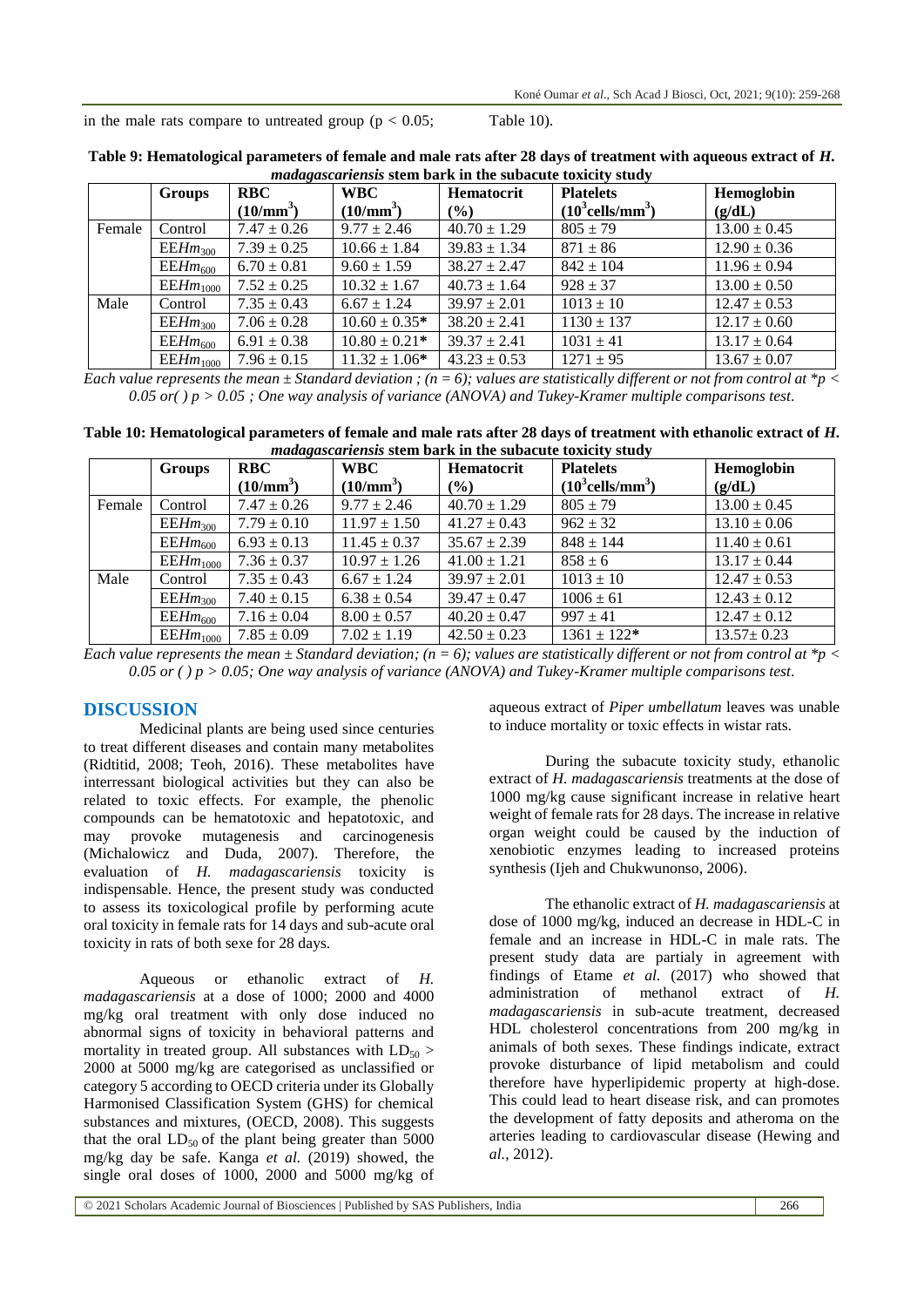Daily oral treatment with aqueous extract of *H. madagascariensis* increased significantly the levels of creatinine at 1000 mg/kg dose, and electrolytes  $(Na^+$  and Cl<sup>-</sup>) level at doses 600 mg/kg and 1000 mg/L in the male rats. Creatinine clearance, an indicator of glomerular filtration rate is used for assessing kidney function. An increase in blood creatinine level may indicate kidney dysfunction. Any medication that interferes with the normal actions of the kidneys can lead to elevations in blood creatinine (Ezeugwunne *et al.*, 2017). The changes in this parameters has not observed in the female rats. This may be because of hormonal differences in the animals.

The ethanolic extract at the doses of 300, 600 and 1000 mg/kg cause significant decrease in urea only in female rats and an important disturbance of electrolytes on both sexes. These decrease in the concentration of urea in the treatment group show that the ethanol extract *H. madagascariensis* did not affect the renal function of the rats. If the kidneys were damaged, urea would accumulate in blood and increased urea in plasma indicated kidney failure in carrying out its filtration function (Guyton and Hall, 2006). However, these protective effects must be considered carefully, because the electrolytes appear to be disturbed.

According, Mukinda and Syce, (2007) and Jain *et al.,* (2009) the hematological parameters are sensitive markers of the physiological changes in response to any environmental pollutant or toxic stress, and an important index of physiological and pathological state, both in man and in animal. The aqueous extract of *H. madagascariensis* increase WBC counts only in male rats and treatment with ethanolic extract increased significantly the levels of platelets. So, Etame *et al.,* (2017) showed that *H. madagascariensis* methanolic extract resulted in animals of both sexes an increase in white blood cell counts at 200 mg/kg and decrease of platelets. This study supports the potential immunomodulatory role of *H. madagascariensis* methanolic extract (Razak *et al.*, 2021). Moreover, the data showed remarkable elevated levels of platelet count indicating hemostatic activity of ethanolic extract of *H. madagascariensis* (Li *et al.*, 2008). In opposition to the results of Etame *et al.* (2017). Difference certainly related to the types of extract. Blood platelets have a vital role in the process of blood coagulation. Increased coagulation is associated with several cardiovascular diseases (Mekhfi *et al.*, 2004). While decreased coagulation leads to prolonged bleeding time (Vane and Botting, 2003). Nevertheless, these immunostimulatory and hemostatics properties could be very useful in the fight against microbial infection.

### **CONCLUSION**

The oral  $LD_{50}$  of aqueous extract of *H*. *madagascariensis* has been shown to be greater than 5000 mg/kg and is generally considered safe. In long term admistration, *H. madagascariensis* has caused

reduction of body weight, increase of heart weight and modulate lipid profile. It also, disturbanced kidney and electrolyte homeostasis, and shown immunostimulatory and hemostatics properties.

# **AKNOWLEGEMENTS**

The authors acknowledge M. Tadjou Olivier, biomedical technician for technical assistance in the serum biochemical profile assay. They also grateful to the Director General of the *Ecole Normale Supérieur*, (Abidjan; Ivory Coast) for his valuable assistance.

## **REFERENCES**

- Bazex, J., & Loche, F. (1996). Infections à dermatophytes de la peau glabre et des plis: Diagnostic et traitement. *La Revue du praticien (Paris)*, *46*(9), 1135-1141.
- Bourée, P. (1987). Maladies tropicales. Paris: Masson, 396 P.
- Lima, C. F., Fernandes-Ferreira, M., & Pereira-Wilson, C. (2007). Drinking of Salvia officinalis tea increases CCl4-induced hepatotoxicity in mice. *Food and chemical toxicology*, *45*(3), 456-464.
- Ekor, M. (2014). The growing use of herbal medicines: issues relating to adverse reactions and challenges in monitoring safety. *Frontiers in pharmacology*, *4*, 177.
- Etame, R. M. E., Mouokeu, R. S., Ngane, R. A. N., Assam, J. P., Assam, A. M. M., Tientcheu, R., ... & Etoa, F. X. (2017). Acute and sub-acute toxicity of Harungana madagascariensis LAM (Hypericaceae) stem bark methanol extract. *Journal of Applied Pharmaceutical Science*, *7*(3), 160-167.
- Ezeugwunne, I. P., Eriugo, R. C., Ogbodo, E. C., Oguaka, V. N., Analike, R. A., Madukwe, D. U. P., ... & Okeke, K. U. (2017). Effect of sida corymbosa leaf extract on serum uric acid, urea and creatinine levels of alloxan-induced diabetic albino wistar rats. *International Journal of Basic, Applied and Innovative Research*, *6*(2), 51-57.
- Geotilini, M., Danis, M., Briicker, G., Duo, B., & Richard, L. D. (1983). Diagnostic en parasitologie. Paris, Masson. 153 P.
- Guyton, A. C., & Hall, J. E. (2006). Text Book of Medical Physiology, Elsevier Saunders, Philadelphia, USA, 11th edition. 1152 p.
- Hewing, B., Moore, K. J., & Fisher, E. A. (2012). HDL and cardiovascular risk: time to call the plumber?. *Circulation research*, *111*(9), 1117-1120.
- Irene, I. I., & Chukwunonso, C. A. (2006). Body and organ weight changes following administration of aqueous extracts of Ficus exasperata. Vahl on white albino rats. *Journal of Animal and Veterinary Advances*, *5*(4), 277-279.
- Irvine, F. R. (1961). Woody Plants Of Ghana, with special reference to their uses; Edition: London, Oxford University Press. 1: 868p.